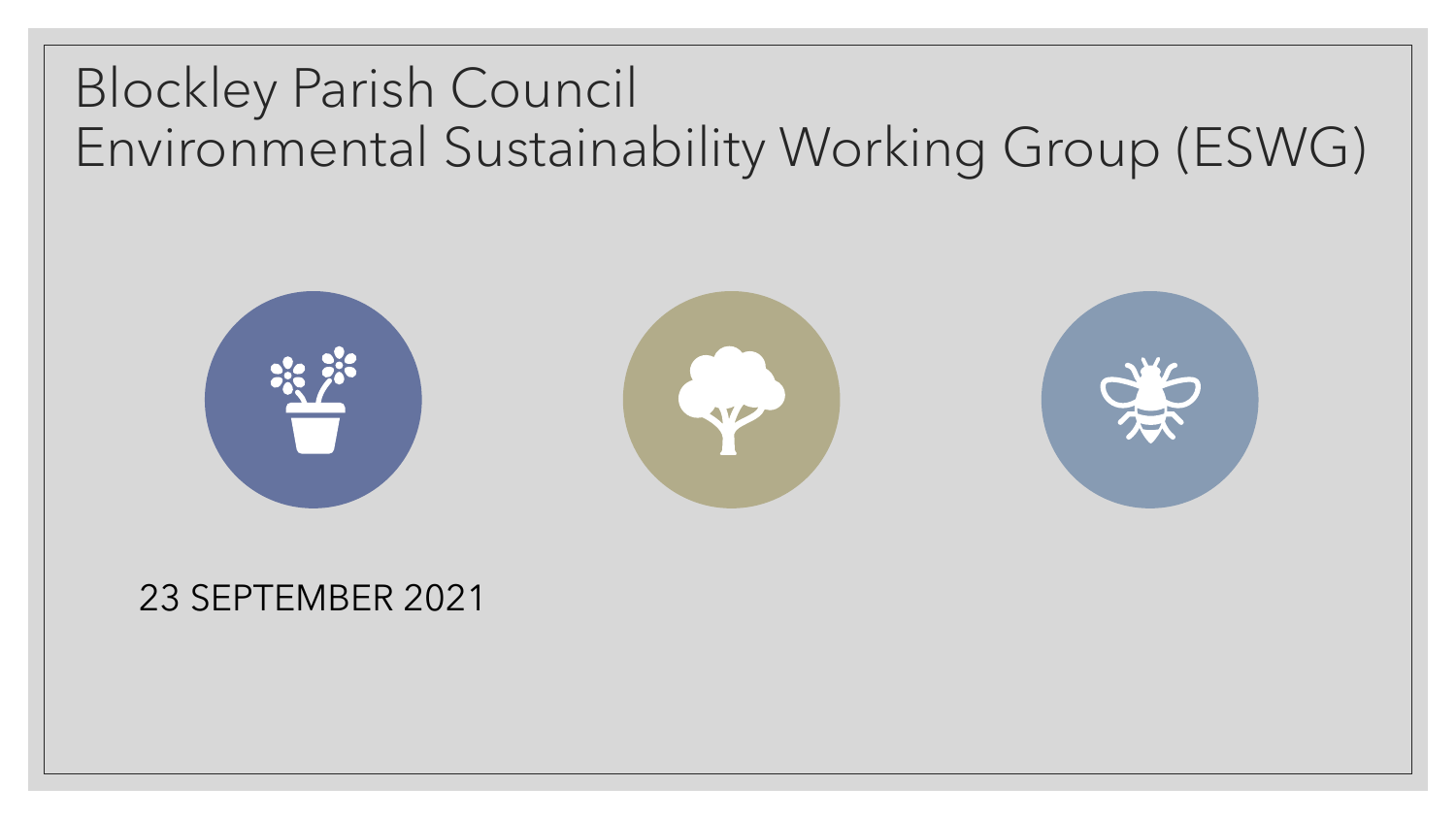# Agenda

- 1. Welcome and apologies for absence
- 2.Approve July minutes (5 mins)
	- 1. Matters arising
- 3.Summary presentation from Dr Clare Turner on the Climate and Ecological Action Plan (10 mins)
- 4.Open discussion on the consultation (20 mins)
- 5. Drop-in feedback session (1 hour)
- 6. Launch of public consultation (23<sup>rd</sup> Sept to 7<sup>th</sup> Oct)

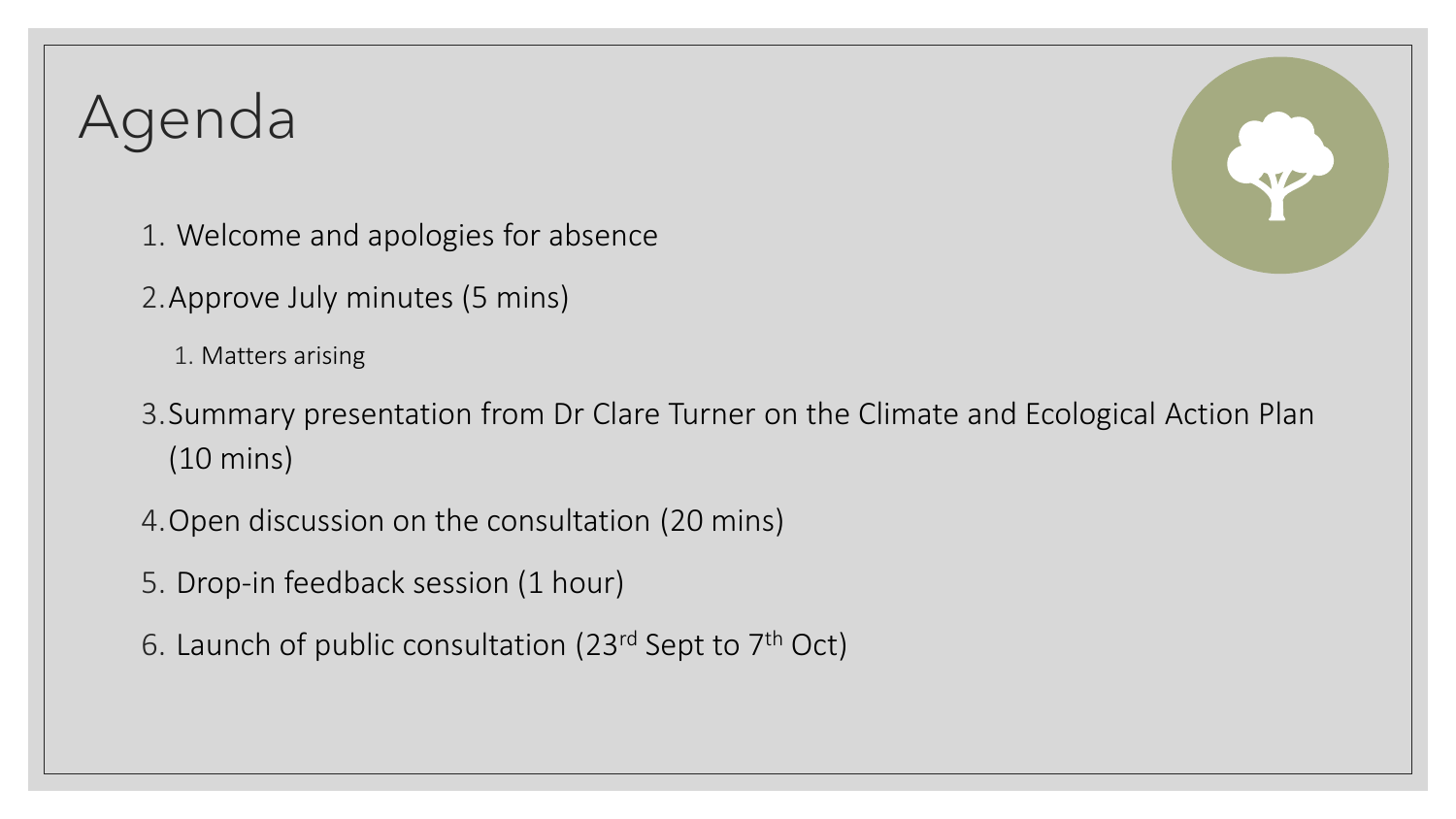## Why should the Parish Council create an action plan?

- Action is needed to address climate change and ecological decline
- Role for individuals, businesses, community groups, national and local government
- BPC has limited powers, but can
	- support individuals and groups e.g. providing information/signposting resources
	- normalise the need for change and model/share best practice
	- work with partners e.g. Cotswold District Council, Gloucestershire County Council, charities and community groups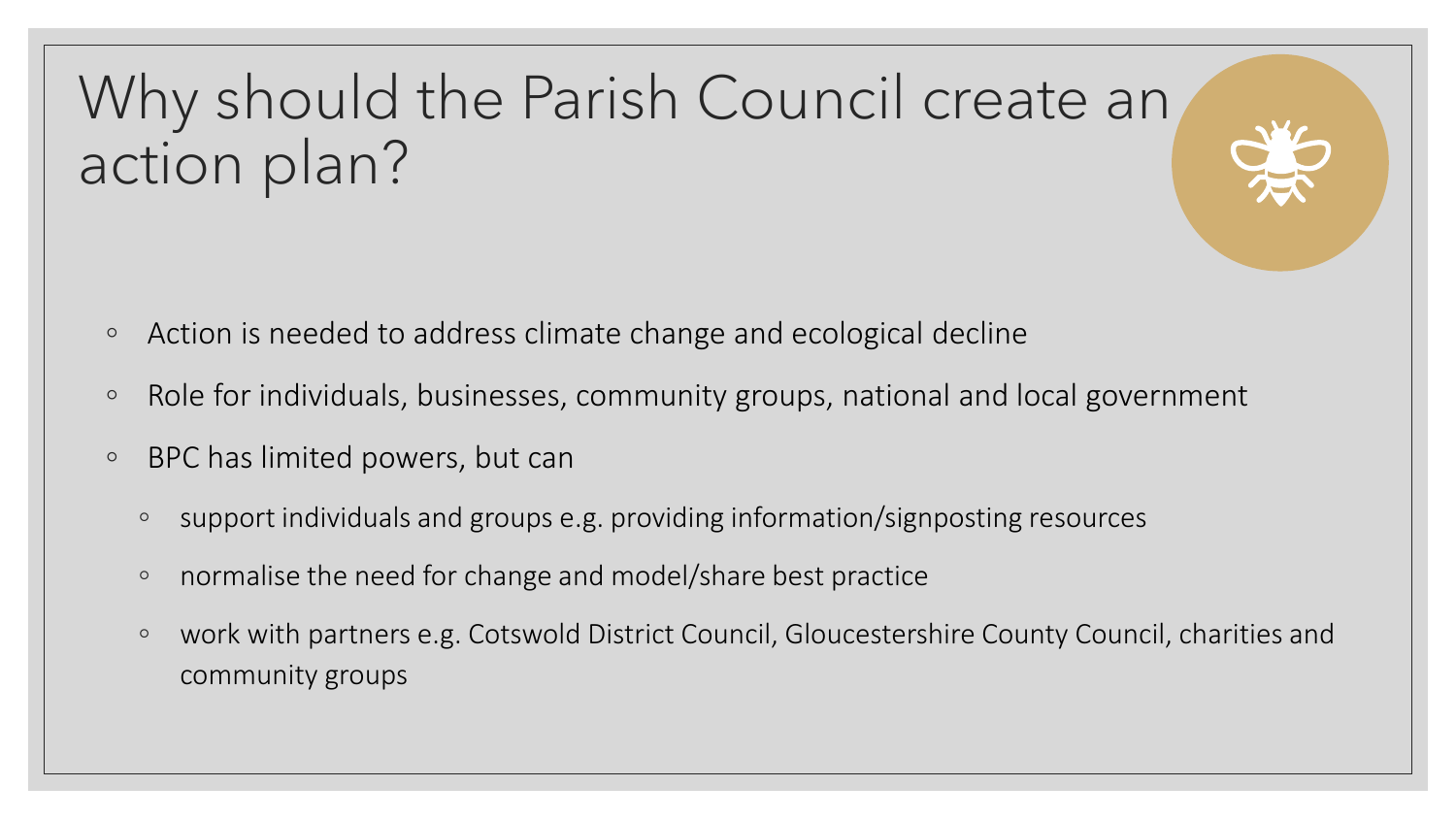# Climate and Ecological Action Plan

- Draft published on the Parish Council website <https://www.blockley.org.uk/about-3>
- 17 actions relating to the climate (C1 C17 in Table 7, starts page 7)
- 18 actions relating to biodiversity/ecology (E1 E18 in Table 8, starts p13)
- Broadly three types of actions
	- Embedding climate/ecological considerations into the activities of BPC
	- Working with partners
	- Supporting individuals to make changes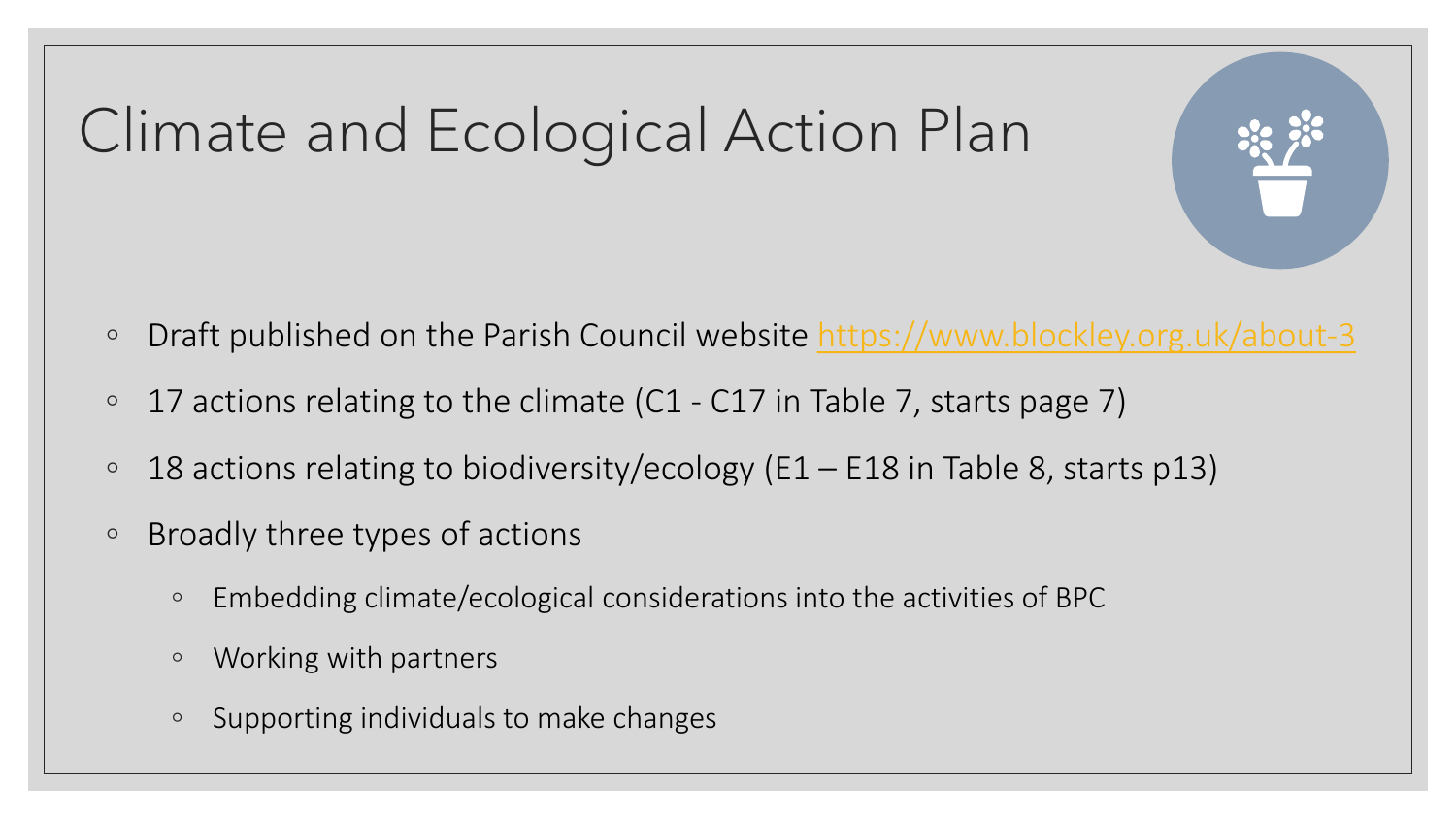### Consultation process

- Feedback from as many parishioners as possible
	- Content (What's missing? What's not strong enough? What should be excluded?)
	- Support or otherwise
- Online survey available for 2 weeks. Paper copy on request.
- Revisions made based on feedback
- Full council decide whether to adopt the revised plan on 21/10/21 (monthly meeting open to the public)